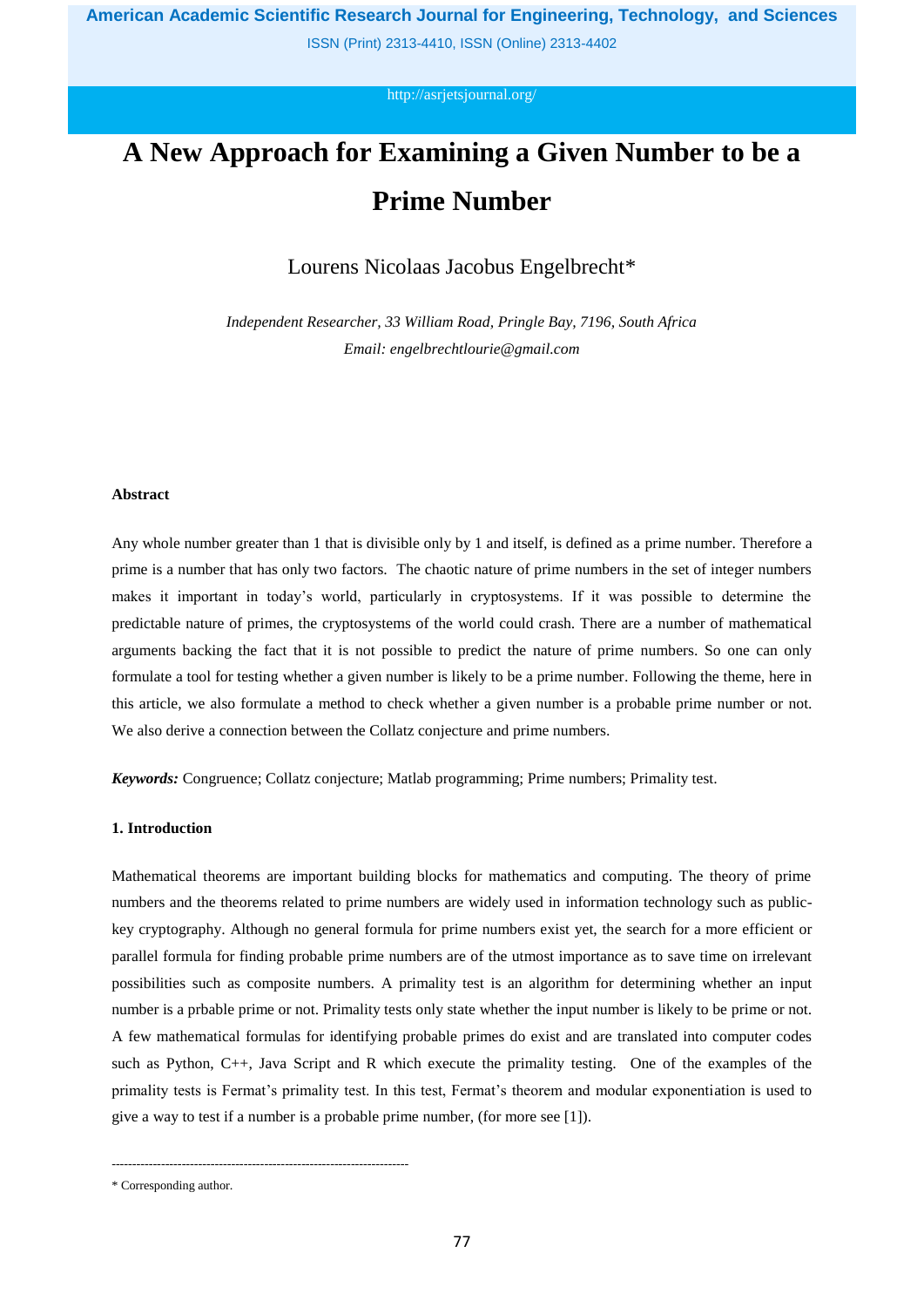Similarly, Rabin–Miller's primality test is a test using probabilistic methods. In this test, an algorithm using probability is formulated which says whether a given number is likely to be prime, (see [2]). Another example of a primality test using probability is the Solovay–Strassen primality test, which helps to determine whether a number is composite or probable prime, (see [3]). Some other examples of the methods used for finding prime numbers are the sieve of Eratosthenes (250 BCE) and the sieve of Sundaram (1934).

More recent progress was the AKS primality test, a [deterministic](https://en.wikipedia.org/wiki/Deterministic_algorithm) [primality-proving](https://en.wikipedia.org/wiki/Primality_test) [algorithm](https://en.wikipedia.org/wiki/Algorithm) created and published by computer scientists [Agrawal](https://en.wikipedia.org/wiki/Manindra_Agrawal) M, [Kayal](https://en.wikipedia.org/wiki/Neeraj_Kayal) M, and [Saxena](https://en.wikipedia.org/wiki/Nitin_Saxena) N, on August 6, 2002, in an article titled "PRIMES is in P". (Also known as the Agrawal–Kayal–Saxena primality test and cyclotomic AKS test), (see [4]). In [computational number theory,](https://en.wikipedia.org/wiki/Computational_number_theory) the APR primality test is an [algorithm](https://en.wikipedia.org/wiki/Algorithm) for determining whether a number is [prime.](https://en.wikipedia.org/wiki/Prime_number) It is named after its discoverers, [Leonard Adleman,](https://en.wikipedia.org/wiki/Leonard_Adleman) [Carl Pomerance,](https://en.wikipedia.org/wiki/Carl_Pomerance) and [Robert Rumely](https://en.wikipedia.org/wiki/Robert_Rumely) and later improved by [Henri Cohen](https://en.wikipedia.org/wiki/Henri_Cohen_(number_theorist)) and [Hendrik Willem Lenstra,](https://en.wikipedia.org/wiki/Hendrik_Willem_Lenstra) commonly referred to as APR-CL, (see [5]).

This article is specifically based on a novel theorem. A new method is devised, adding one more probability primality test, to check whether a given number is a prime number or not. In the proof, the main notions which we are using are defined as follows:

## *1.1 Definition*

Let *m* be a fixed positive integer and, *a* and *b* be any two integers. If  $m/(b - a)$ , we say that *a* is congruent to *b* modulo *m* and we write it as: (For more see [6])

 $a \equiv b \pmod{m}$ .

## *1.2 Definition*

Let  $S = \{a, b, c\}$  be a set of integers (*Z*). We say that *Z* is equal to the union of equivalence of the elements of *S* if  $Z = [a]$  ∪  $[b]$  ∪  $[c]$ , where  $[.]$  denotes the equivalence class (see [7]).

## **2. Methods and main result**

In this section, we prove our main result.

## *2.1: Theorem*.

*Every prime number other than 2 and 3 satisfies one of the following two algebraic expressions:* 

*x* − *n*90 − 5 = 6*m*

or

*x* − *n*90 − 7 = 6*m*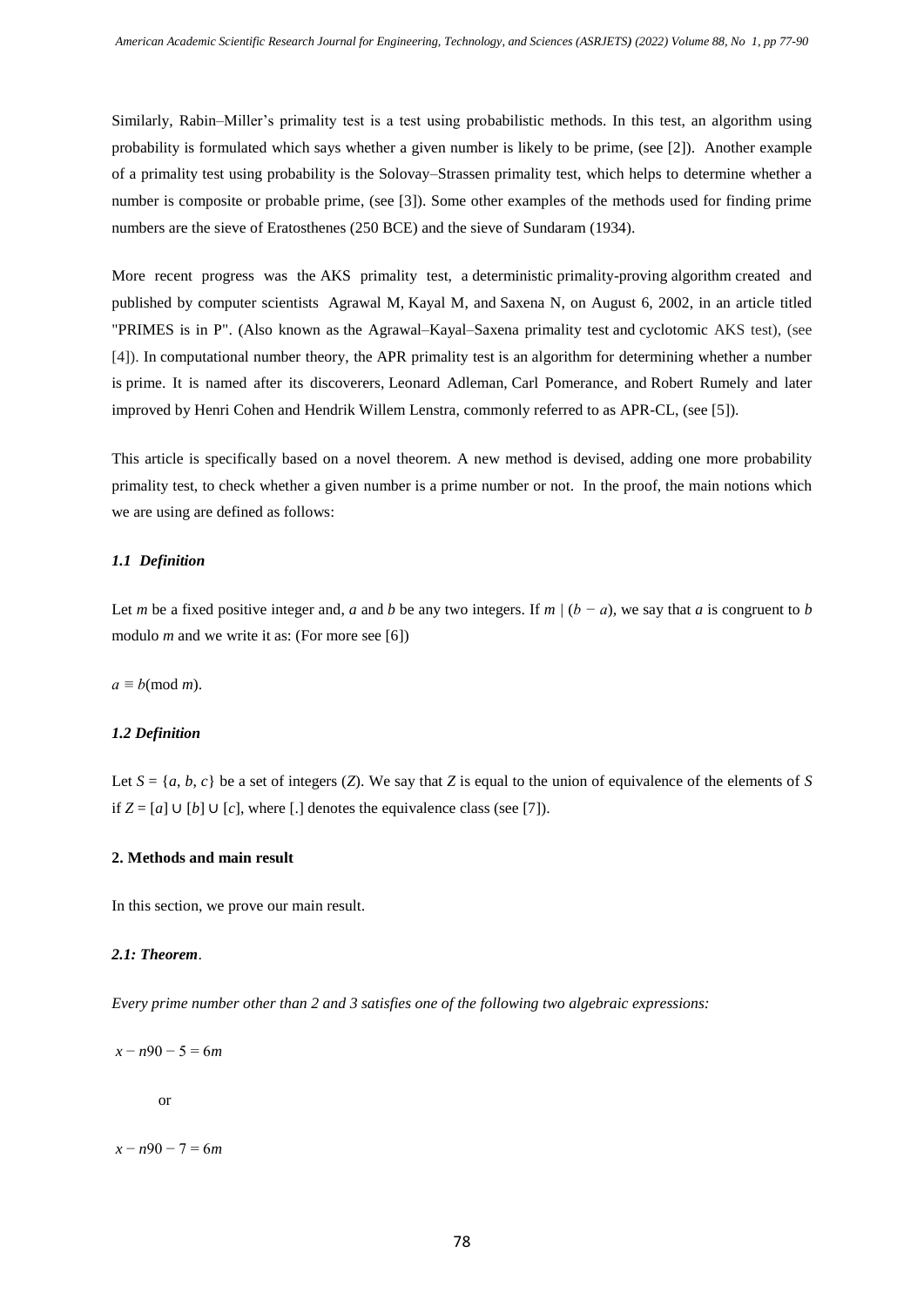*where n90 is the nearest multiple of 90 and m is a whole number.*

## *2.2: Proof*

Let  $x > 1$  be a positive integer, then we have to show that, if x is a prime number, then it satisfies

*x* − *n*90 − 5 = 6*m*

or

*x* − *n*90 − 7 = 6*m*

## *Case studies*

We will consider both the expressions one by one.

## *Case 1*

Consider  $x - n90 - 5 = 6m$ , where *m* is a whole number.

From the above statement, we can say that 6 is dividing  $x - n90 - 5$  perfectly.

In other words, using the notion of congruence modulo, we can write:

*x* − *n*90 − 5 ≡ 0(mod 6).

From above congruence, we get:

 $x - 5 \equiv 0 \pmod{6}$ ,

or

 $x \equiv 5 \pmod{6}$ . (2.2.1)

# *Case 2*

Consider  $x - n90 - 7 = 6m$ .

From the above statement, we can say that 6 is dividing *x* − *n*90 − 7 perfectly.

Using the notion of congruence modulo, we can write:

 $x - n90 - 7 \equiv 0 \pmod{6}$ .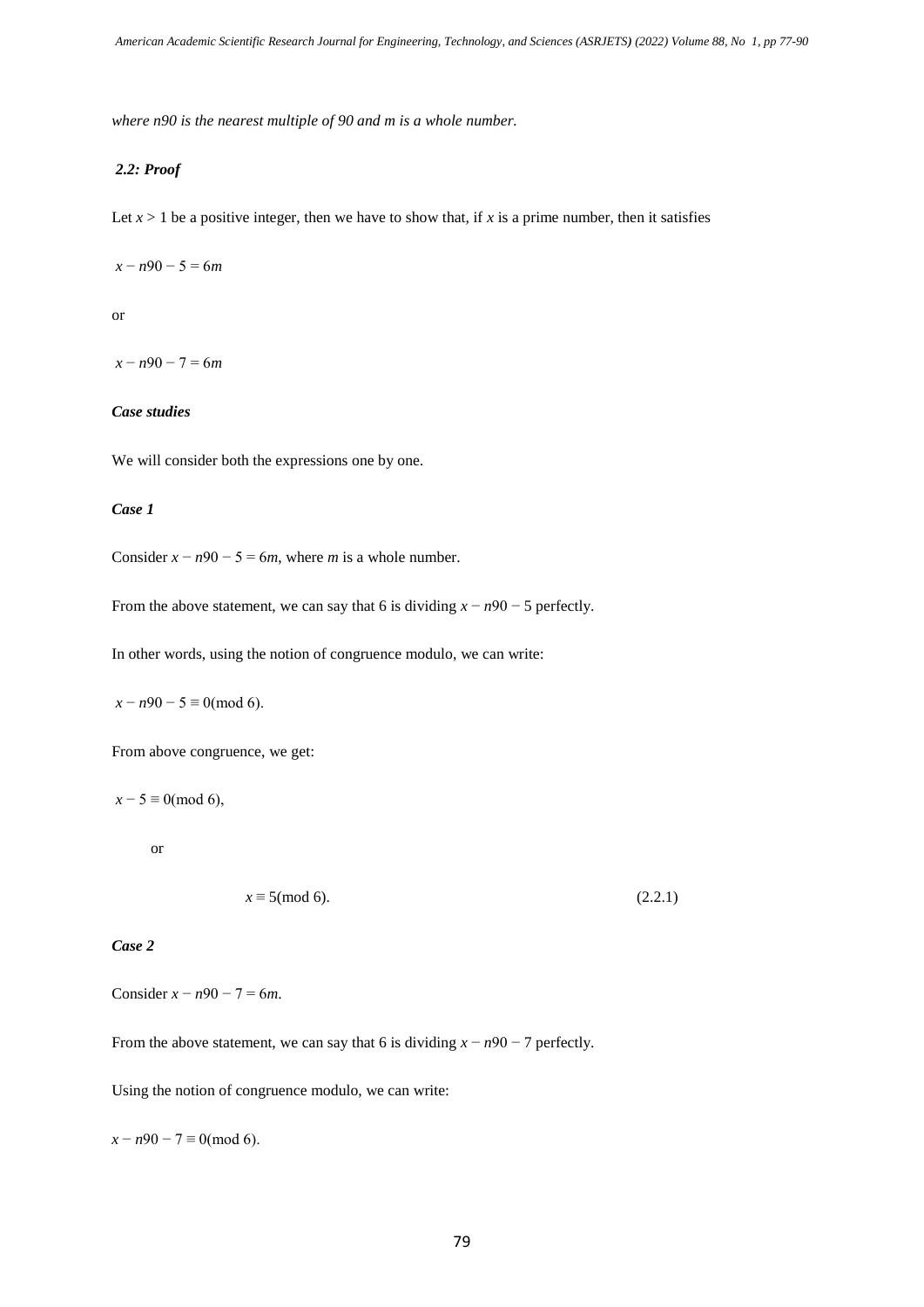This implies that:

$$
x-7\equiv 0\text{(mod 6)}.
$$

The above congruence can be written as:

$$
x \equiv 7 \pmod{6},
$$

or

$$
x \equiv 1 \pmod{6}.\tag{2.2.2}
$$

Now, we form equivalence classes of integers with the help of elements of the following set:

 $S = \{6n, 6n + 1, 6n + 2, 6n + 3, 6n + 4, 6n + 5\}$ , where  $n \in \mathbb{Z}$ .

It is straightforward to check that  $Z = [6n]$  ∪  $[6n+1]$  ∪  $[6n+2]$  ∪  $[6n+3]$  ∪  $[6n+4]$  ∪  $[6n+5]$ .

This means that *Z* is equal to the disjoint union of the equivalence classes of elements of *S*. Therefore, *S* gives us the set of all integers. Out of the *S*, the elements given by the equivalence classes [6*n*], [6*n*+2], [6*n*+3] and [6*n*+4] are composite numbers. Then the possible choice for a number (except 2 and 3) to be a prime number is that the number is in  $[6n + 1]$  or  $[6n + 5]$ .

It is then easy to check that an element  $x \in [6n + 1]$  if and only if  $x \equiv 1 \pmod{6}$ .

Similarly,  $x \in [6n + 5]$  if and only if  $x \equiv 5 \pmod{6}$ .

Thus, in view of (2.2.1) and (2.2.2), our assertion is proved.

## **3. Illustrations**

#### *3.1 Example*

Let us check whether 280 is prime or not. The nearest multiple of 90 to 280 is 270. Therefore  $x - n90 - 5 = 5$ , and 5 is not exactly divisible by 6.

Now checking the other possibility, i.e.,  $x - n90 - 7 = 3$ , and 3 is not divisible by 6. Thus, we conclude that 280 is not a prime number.

## *3.2 Example*

Let us check whether 397 is prime or not. The nearest multiple of 90 to 397 is 360. Therefore  $x - n90 - 5 = 32$ , and 32 is not exactly divisible by 6.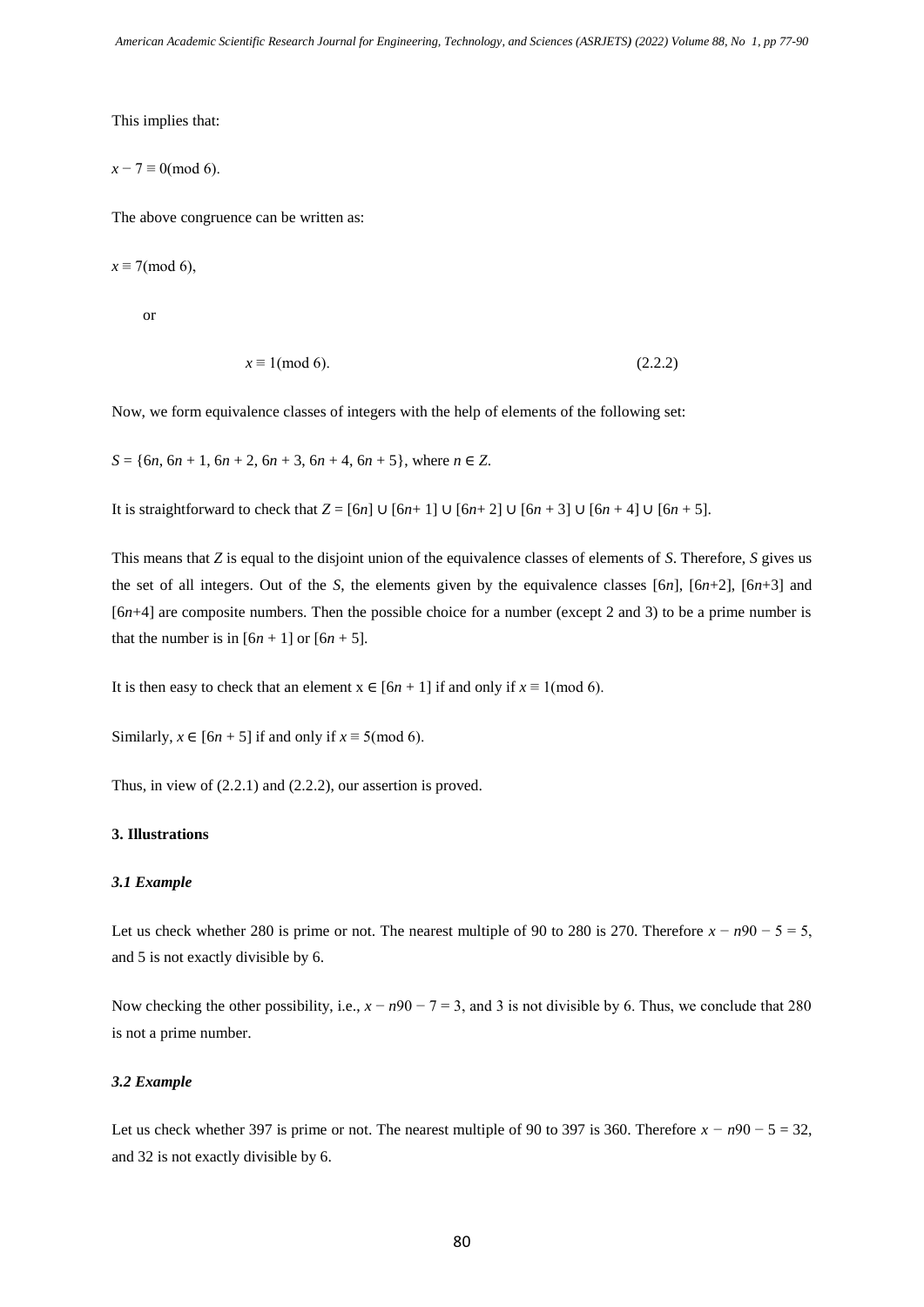Now checking the other possibility, i.e.,  $x - n90 - 7 = 30$ , and 30 is divisible by 6. Thus, we conclude that 397 is a strong probable prime number, which in this case is a prime number.

## *3.3 Remark.*

It is to be noted that one can also check these two examples with the Matlab code given in Appendix 1.

#### **4. Connection between the Collatz Conjecture and Prime numbers**

The Collatz conjecture is named after a mathematician Lothar Collatz who wrote the conjecture in 1937. It is also known as the  $3n + 1$  conjecture.

#### *The Collatz conjecture states the following*

Consider a number  $x$ , if the number  $x$  is even, divide it by 2. If the number  $x$  is odd, triple it and add one.

Further, it states that regardless of the choice of *x*, after some iterations of the Collatz conjecture, the number *x* reaches 1.

Before proceeding further, we set a name for a number whence applied the Collatz conjecture on it.

#### *4.1 Definition* **[see 8 and 9]**

Let *x* be a number, then we say *y* as a Collatz number of *x* defined as:

- If *x* is even, then  $y = \frac{x}{2}$
- If *x* is odd, then  $y = 3x + 1$ .

Now using the Collatz conjecture and the previous theorem, we have the following theorem.

## *4.2 Theorem*

Let x be an even number and x is not a multiple of 6, then every prime number except 3 is a Collatz number of *some x.* 

## *4.3 Proof*

To prove this theorem, we construct a three column structure of numbers which will help us in predicting a strong candidate for prime numbers. The three column structure is explained in Figure 1.

Let *x* be a given number and *n*90 be the multiple of 90 nearest to *x*.

Now if  $x - n90 - 7$  or  $x - n90 - 5$  is divisible by 6, then we know from the previous theorem that *x* is a strong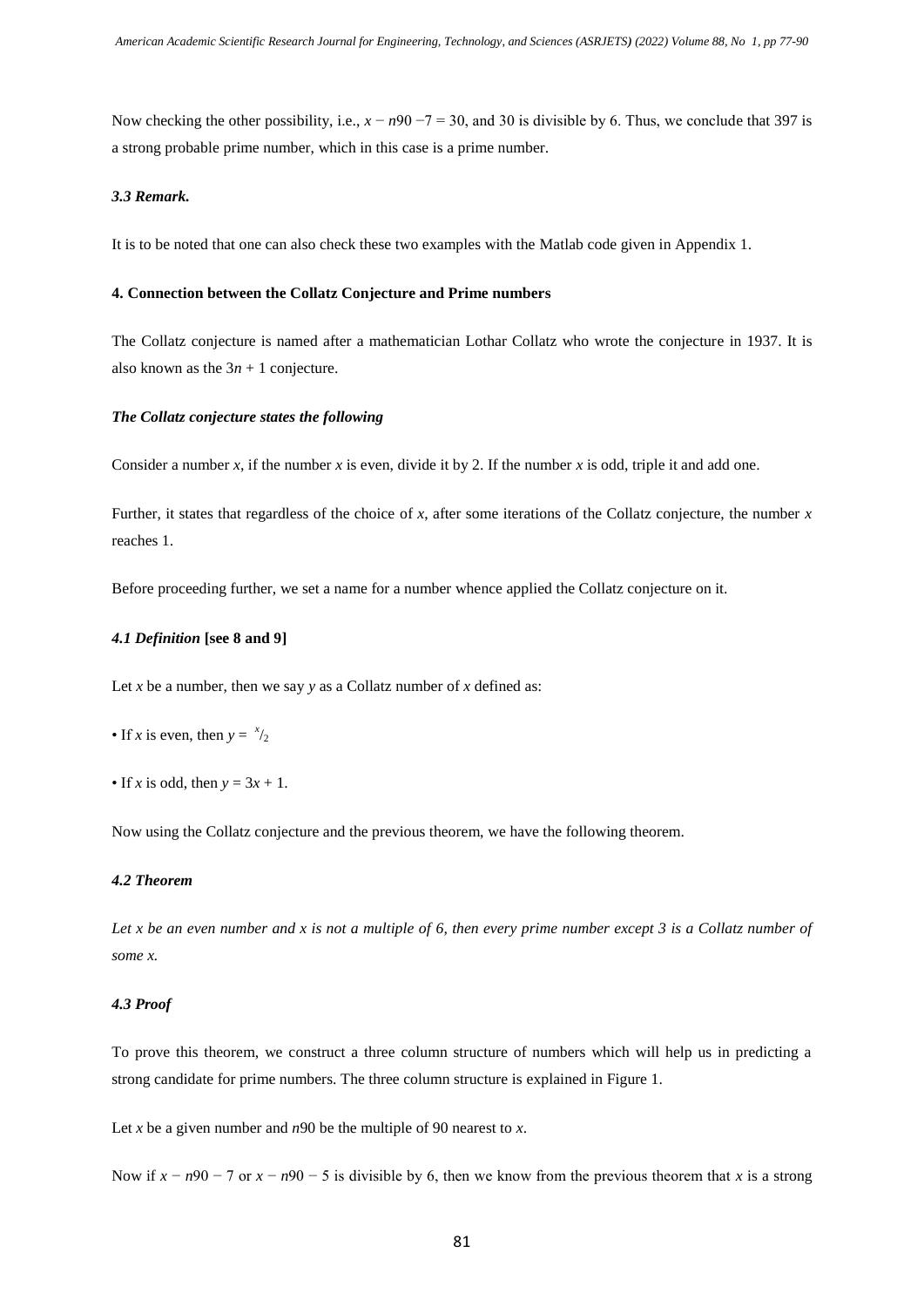candidate for prime number.

In these two cases, we will allocate *x* to column 1 (*C*1) and column 2 (*C*2), respectively.

Else if neither of these two things happen, then from the previous theorem, we again know that  $x$  is not a prime number and we allocate *x* to column 3 (*C*3).

From the three column structure in Figure 1 below, we observe all the primes except 3 lie in *C*1 or *C*2 only.

Thus the number arrangement in our three column set-up is as the following:

| 1               | $\mathbf{2}$                | 3  |
|-----------------|-----------------------------|----|
| 4               | 5                           | 6  |
| 7<br>↞          | 8                           | 9  |
| 10              | 11                          | 12 |
| $13 \leq$       | 14                          | 15 |
| 16              | $\blacktriangleright$<br>17 | 18 |
| 19<             | 20                          | 21 |
| 22              | $\geq$ 23                   | 24 |
| $25 \leq$       | 26                          | 27 |
| 28              | $\geq$ 29                   | 30 |
| $31 \leq$       | 32                          | 33 |
| 34              | $\geq$ 35                   | 36 |
| 37 <sup>2</sup> | 38                          | 39 |
| 40              | $\geq$ 41                   | 42 |
| $43 \leq$       | 44                          | 45 |
| 46              | $\geq 47$                   | 48 |
| Т               | Т                           | T  |

**Figure 1:** Three Column Structure.

where **T** is the transpose of the array.

*Case studies.*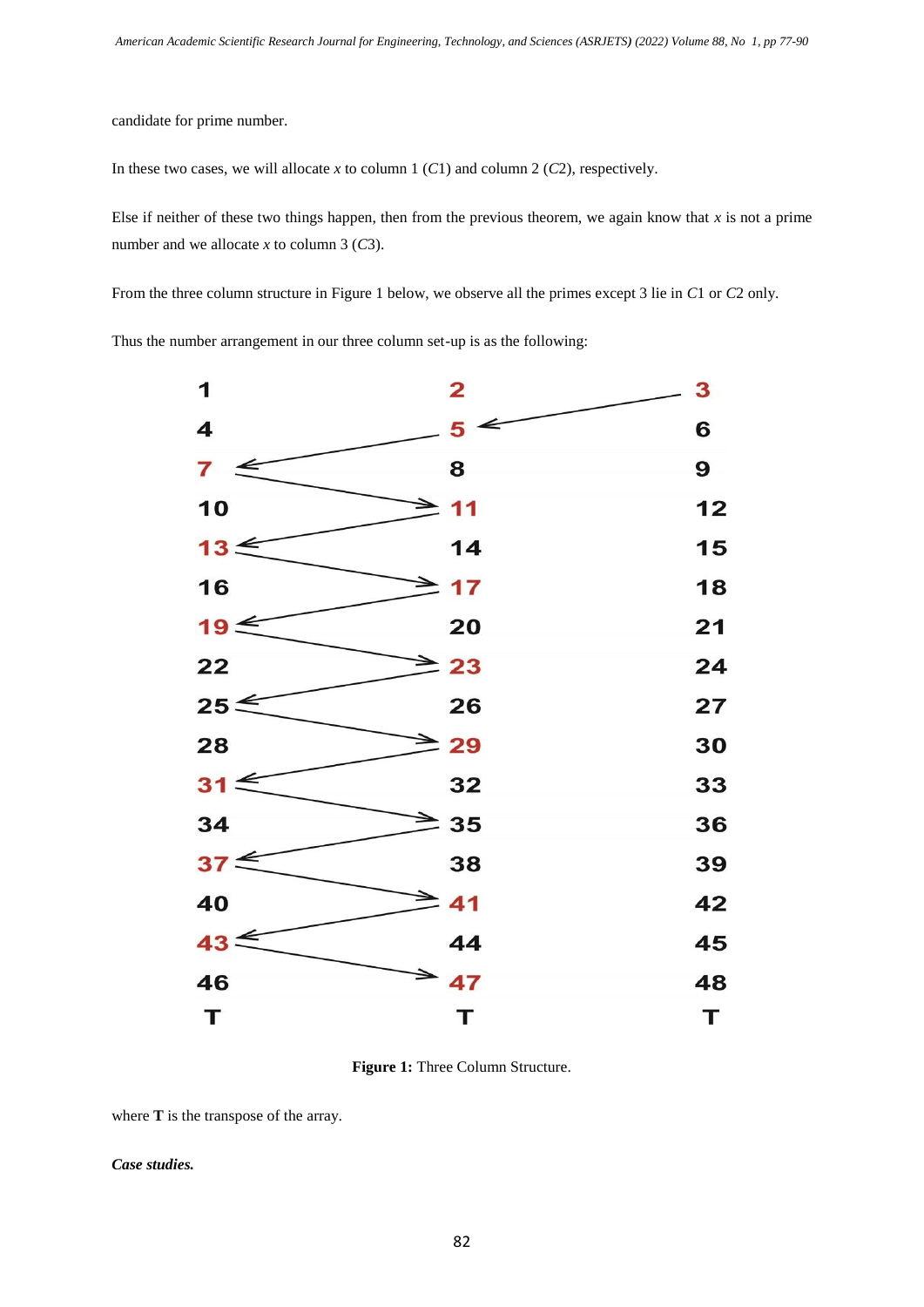Now let's consider the Collatz number of a given number.

$$
Y = x/2
$$
 if x is even

and

$$
Y = 3x + 1
$$
 if x is odd. (4.1)

We will discuss the possibility of odd *x's* in two cases:

## *Case 1*

If *x* is odd, then in the Collatz number *y* of *x*, we have two operations, magnification by 3 and then translation by one. Thus we observe that every odd *x* is firstly projected to *C*3 by the multiplication of 3, but when translated by unity, it is projected back to *C*1.

Now, we again look at the operation on odd *x*.

The number 3 is odd, *x* is odd, and so 3*x* is odd. When we add up one to 3*x*, the number  $3x + 1 = y \in C1$  is always even. Thus  $3x + 1$  can never be a possible prime number.

## *Case 2*

If *x* is even, then the Collatz number  $y = \frac{x}{2}$  may project to any of the three columns *C*1, *C*2 or *C*3. If *y* goes to C1 or *C*2, then *y* is a strong candidate for a prime number. If *y* is in *C*3, then *y* is never a prime number. So we exclude the choices for *y* to sit in *C*3.

It is straightforward to see that the numbers of *C*3 are the multiples of 3. In other words, we can say that the even *x* should not be a multiple of 6. On excluding the even numbers which are multiples of 6, the corresponding Collatz numbers is a strong prime candidate. This proves the result.

From the above Theorem, we can easily state the following.

#### *4.4 .Corollary*

*Every prime number greater than 30 can be obtained from the sequence of numbers:*

*n*30 + 1 + 6 + 4 + 2 + 4 + 2 + 4 + 6, *where n*30 *is the nearest multiple of* 30 *less than the given prime and is a whole number.* 

# *4.5. Remark*

From the above Corollary, we observe that the sequence of numbers lie in Column 1 and Column 2 only, so they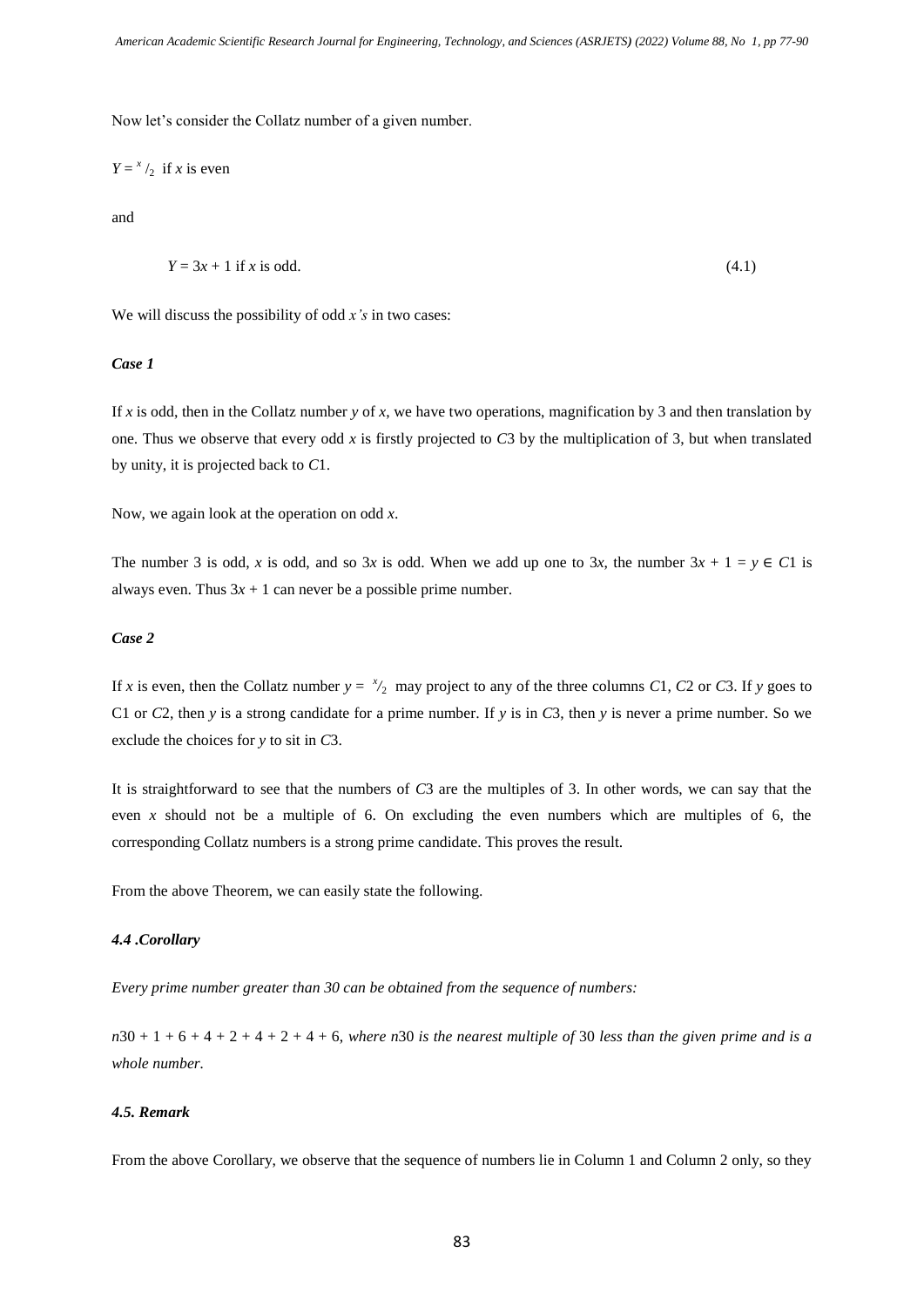are always strong prime candidates, and at the same time this sequence is excluding a lot of non-prime numbers.

#### *4.6. Remark*

Let us start with few new notations.

If *x* is an even or an odd number, we say *x* as a weak Collatz even (or odd) number.

If the first iteration of the Collatz conjecture is odd, for example, let  $x = 70$ , then the first iteration in the Collatz conjecture is 35. Thus we call 70 a weak Collatz even number.

Otherwise, if *x* has more than one even iterations, we say *x* is a strong Collatz even number. For example 48 is a strong Collatz even number having multiple iterations  $\{48, 24, 12, 6, 3, \dots\}$ .

Similarly, in case of prime numbers, we call a prime number as a weak Collatz prime number if its first Collatz iteration is odd. Otherwise, we call it by strong Collatz prime number. From the above discussions, we observe to reach the final {4, 2, 1} loop, the hailstorm numbers are eventually projected from a strong Collatz prime number to a strong Collatz even number and then finally to  $\{4, 2, 1\}$  loop.

## **5. Conclusion**

Users of Theorem 2.1 will successfully achieve to bring about a desired result enabling them to identify candidate prime numbers for uses in algorithms, computing and mathematics.

We have written a matlab code for Theorem 2.1 given in appendix 1. This will help the reader to easily check whether a number is a probable prime number or not. This theorem also contributes to determine the predictable nature of prime numbers explained in the 3 column structure (Figure 1), and will hopefully make a contribution on improving prime numbers understanding as building blocks for future research and development in number theory and computing.

We have also obtained a beautiful connection of prime numbers with the very famous Collatz conjecture with Theorem 4.2. (See matlab code in appendix 2) Corollary 4.4 serves as a more condensed look at the 3 column structure and an attempt to a building block for further improvement to formulate a formula for prime numbers. (See matlab code in appendix 3) The observations from this research through the 3 column structure has clearly revealed a pattern for the research on prime numbers and their predicted behavior.

## **Theorem 2.1**

"Every prime number other than 2 and 3 satisfies one of the following two algebraic expressions  $x - n90 - 5 =$ 6*m* or  $x - n90 - 7 = 6$ *m* where *n*90 is the nearest multiple of 90 and *m* is a whole number."

## *4.2. Theorem*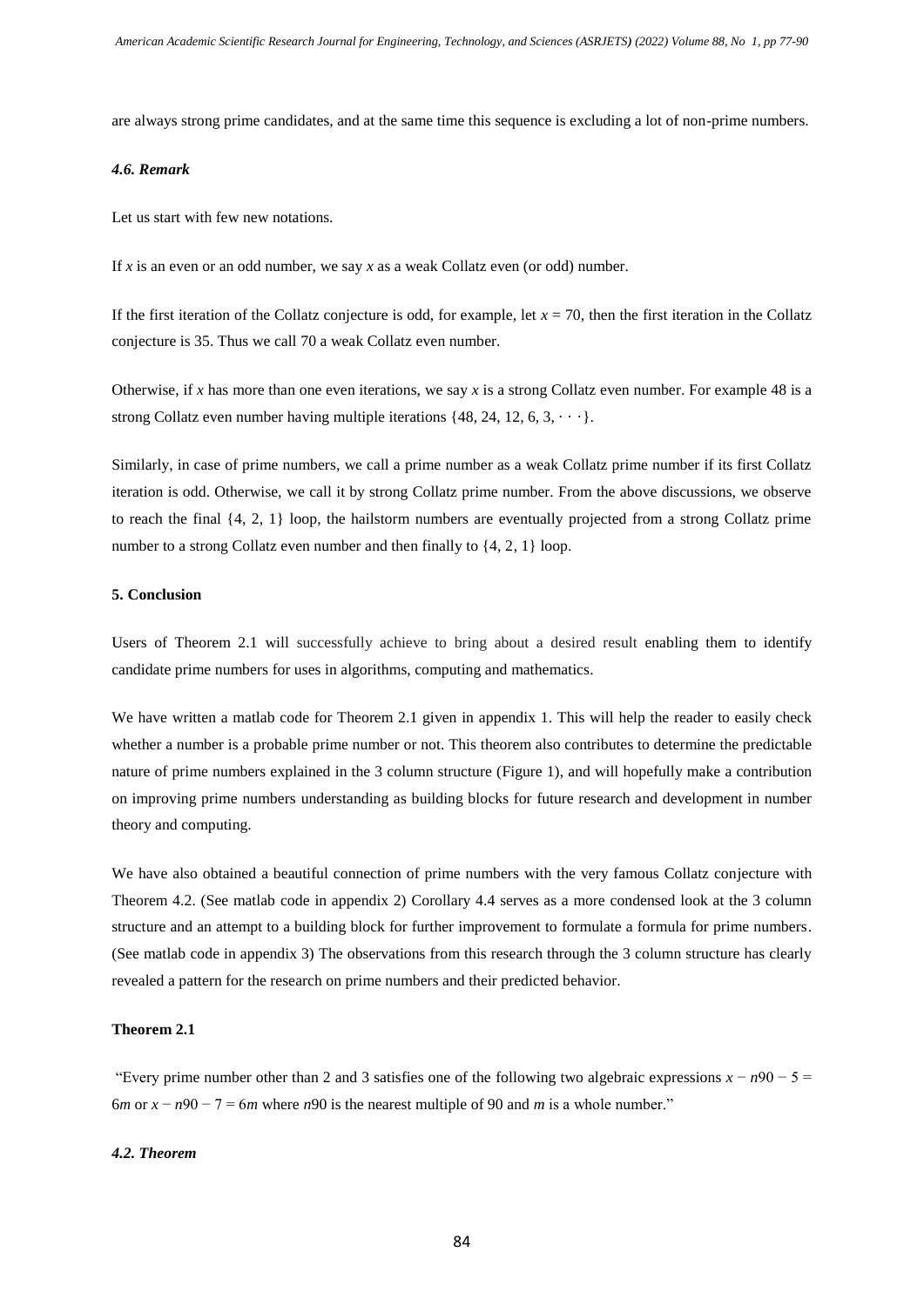" Let *x* be an even number and *x* is not a multiple of 6, then every prime number except 3 is a Collatz number of some *x*."

## *4.4. Corollary*

"Every prime number greater than 30 can be obtained from the sequence of numbers:  $n30 + 1 + 6 + 4 + 2 + 4 +$ 2 + 4 + 6, where *n*30 is the nearest multiple of 30 less than the given prime and is a whole number."

## **6. Conflict of interest statement**

The author declares that there is no conflict of interest in this paper. The author declare that there are no other financial relationships with any organizations that might have an interest in the submitted work.

## **References**

- [1] M. Dorsey and S. Zachary. "Methods of primality testing." *SMIT Undergraduate Journal of Mathematics*, vol (1), 133-141, 1999.
- [2] S. Ishmukhametov and B. Mubarakov. "On practical aspects of the Miller-Rabin primality test." *Lobachevskii Journal of Mathematics*, vol. (34)4, pp.304-312, 2013.
- [3] Rosenberg and Burt. "The Solovay-Strassen Primality Test." University of Miami. Department of Computer Science. Miami, 1993.
- [4] M. Agrawal; N. Kayal; N Saxena. ["PRIMES is in P"](http://www.cse.iitk.ac.in/users/manindra/algebra/primality_v6.pdf) (PDF). *Annals of [Mathematics](https://en.wikipedia.org/wiki/Annals_of_Mathematics)*. vol. 160 (2), pp. 781–793, 2004.
- [5] [Cohen, Henri;](https://en.wikipedia.org/wiki/Henri_Cohen_(number_theorist)) [Lenstra, W, Hendrik., Jr.](https://en.wikipedia.org/wiki/Hendrik_Lenstra) ["Primality testing and Jacobi sums".](https://doi.org/10.2307%2F2007581) *[Mathematics of](https://en.wikipedia.org/wiki/Mathematics_of_Computation)  [Computation](https://en.wikipedia.org/wiki/Mathematics_of_Computation)*. vol. 42, (165), pp. 297–330, 1984.
- [6] L.K. Hua. "Introduction to number theory". Springer Science & Business Media, 2012.
- [7] I.N. Herstein. "Topics in algebra". John Wiley & Sons, 2006.
- [8] P. Honner. "The Simple Math Problem We Still Can't Solve". Internet: [www.quantamagazine.org.html,](http://www.quantamagazine.org.html/) Sep. 20, 2020 [Oct.10, 2020]
- [9] K. Hartnet. "Mathematician Proves Huge Result on 'Dangerous' Problem." Internet: [www.quantamagazine.org.html,](http://www.quantamagazine.org.html/) Dec. 11, 2019 [May.30, 2020]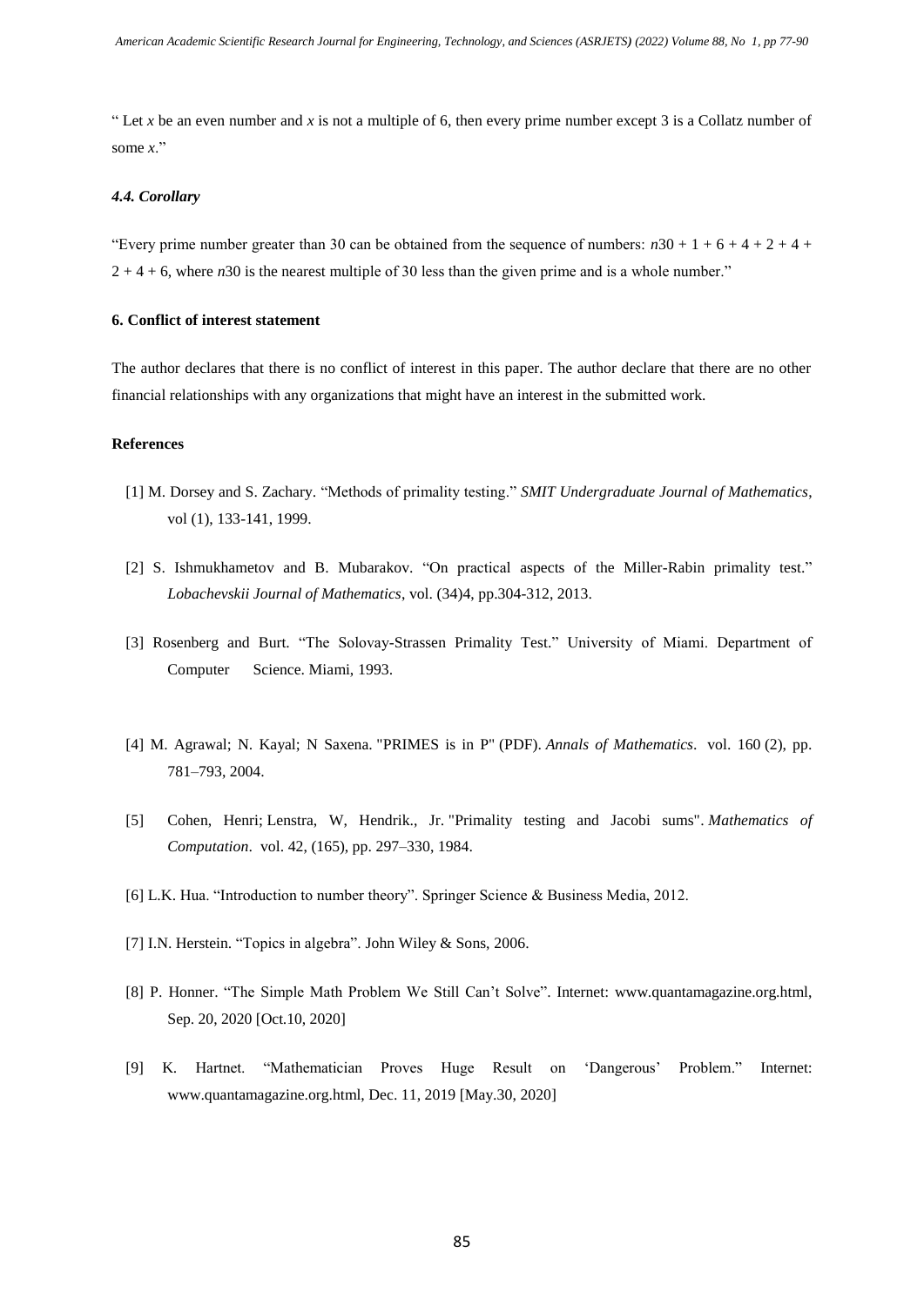*American Academic Scientific Research Journal for Engineering, Technology, and Sciences (ASRJETS) (2022) Volume 88, No 1, pp 77-90*

# **Appendix 1**

*Matlab code for Primality test Theorem 2.1.*

clc

clear all

flag  $=0$ ;

Input\_No=input ( ' Enter the number ' );

if ( Input\_No<=1 )

fprintf ( 'Please enter a valid number ' );

```
elseif ( Input_No==2||Input_No==3 )
```
fprintf( 'The entered number is a prime number ');

else

flag=0;

```
Ninety_n1=floor (Input_No/90);
```
 $N1 = Input_No - (Ninety_n1*90) - 5;$ 

No1=N1 / 6;

```
Ninety_n2=floor (Input_No/90);
```
N2=Input\_No - ( Ninety\_n2\*90 ) -7;

No2=N2 / 6 ;

If  $(mod (No1,1)=0)$ 

flag=1;

elseif ( mod (No2,1)==0 )

flag=1;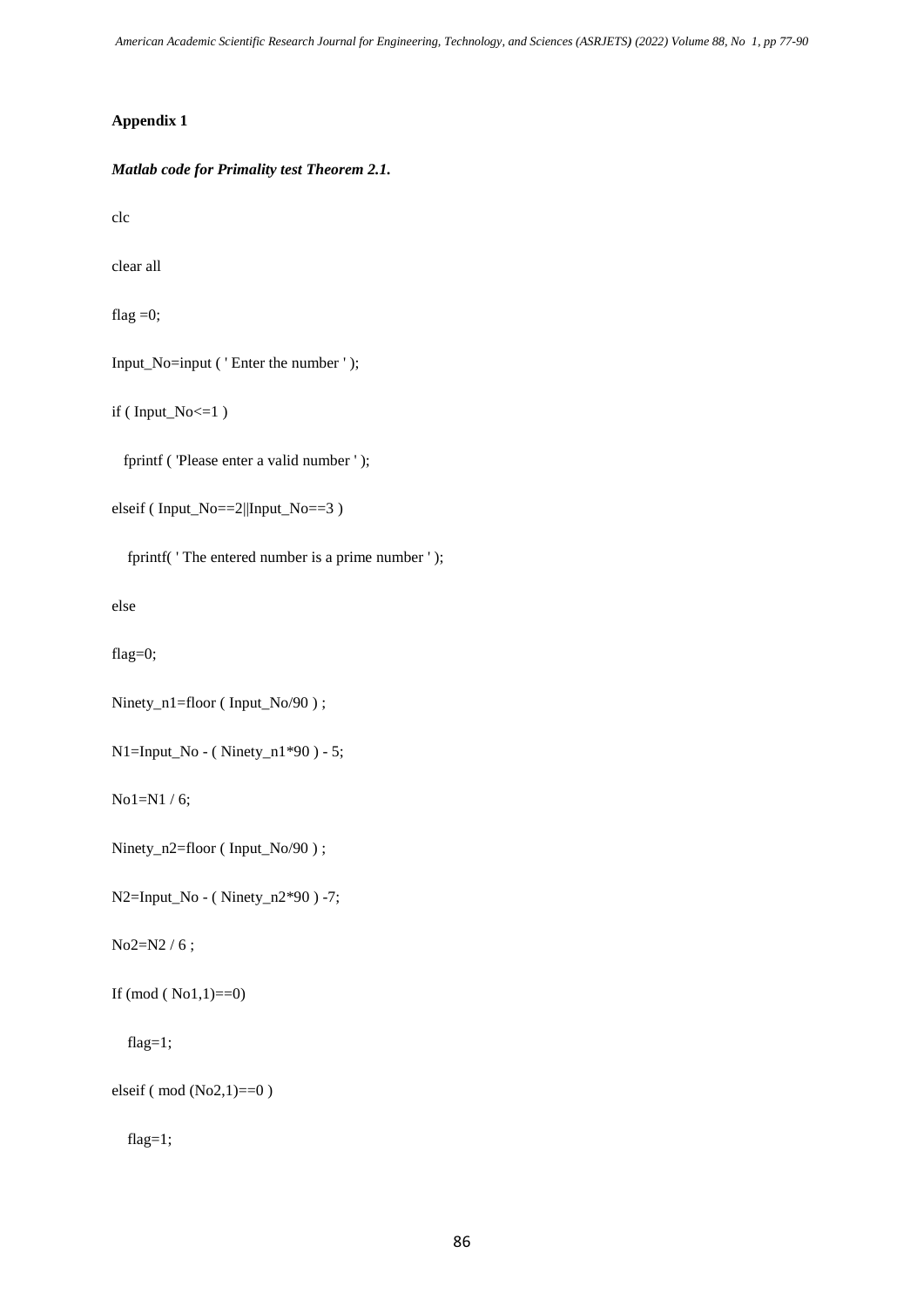end

 $if (flag==1)$ 

fprintf ( $\gamma$  n The given number is a candidate prime number');

else

fprintf ( $\ln$  The given number is ---Not--- a prime number ');

end

end

**Appendix 2**

*Matlab code for Collatz conjecture Theorem 4.2.*

clc

clear all

flag  $=0$ ;

Input\_No=input ( ' Enter a prime number greater than three ' ) ;

```
If (Input_No \leq 1 ||Input_No == 3)
```
fprintf ( ' Please enter a valid prime number ' );

else

```
answer = isprime (Input No);
```
if ( answer==1 )

 $y=2*Input No;$ 

fprintf ( ' the number %d is collatz number of %d',

Input\_No,y ) ;

else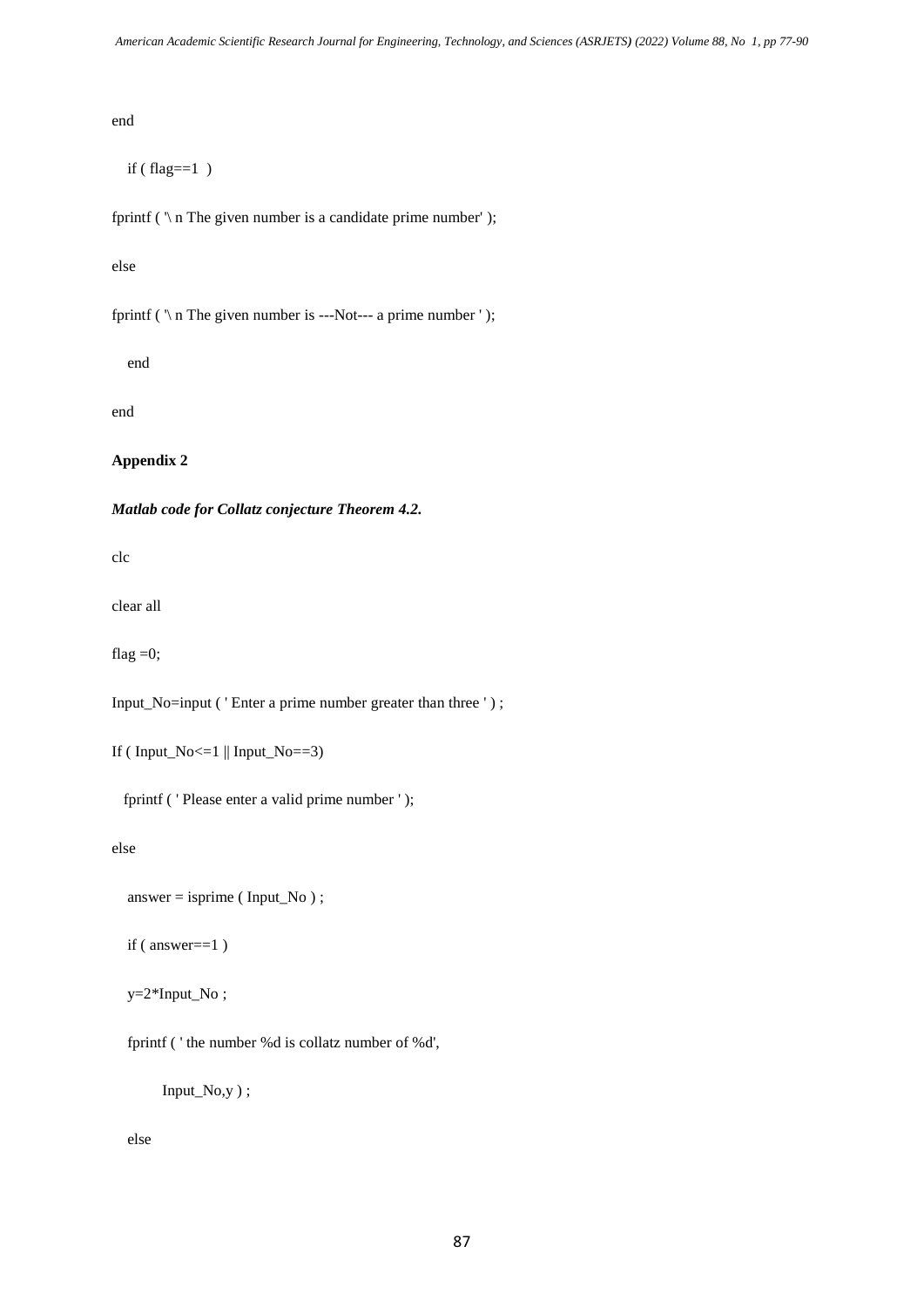fprintf ('the number is not prime');

end

end

## **Appendix 3**

*Matlab code for Corollary 4.4.*

c l c

c l e a r a l l

f l a g = 0;

Input No=i n p u t ( $'$  Enter a prime number g r e a t e r than 30 $'$ );

i f (Input No  $<$ 30)

f p r i n t f ( ' Pl e a s e e n t e r a prime number g r e a t e r

than  $30$ ');

e l s e

```
answer = isprime (Input No);
```
i f ( answer==1)

 $R=[1, 6, 4, 2, 4, 2, 4, 6]$ ;

a=Input No  $/30$ ;

 $t=f \, \log r(a)$ ;

x1=30∗ t ;

 $s=x1;$ 

 $f = 0;$ 

 $j = 1;$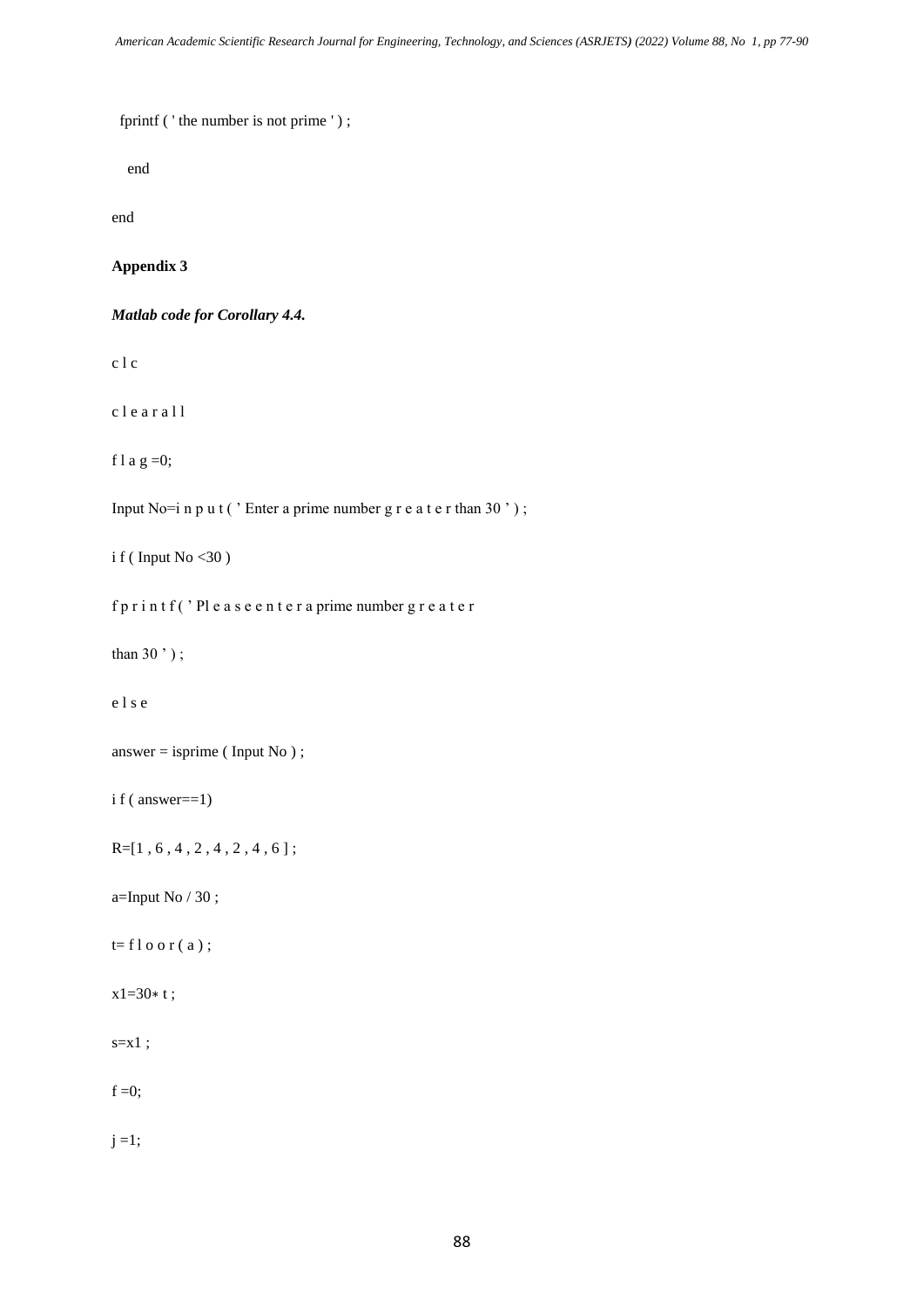```
f o r i =1:8
i f ( Input No==s )
f = 1;
break ;
e l s e
s=s+R(1,i);C(1, j)=R(1, i);j=j+1;i f ( i = = 8)f=1;
end
end
end
[Row, Col]= s i z e (C);
i f(f == 1)f p r i n t f ('%d = %d + (', Input No, x1)
f o r k=1: Col
i f ( k = col )fprintf('%d)',C(k))e l s e
f p r i n t f ( ' %d + ', C(k ) )
end
```